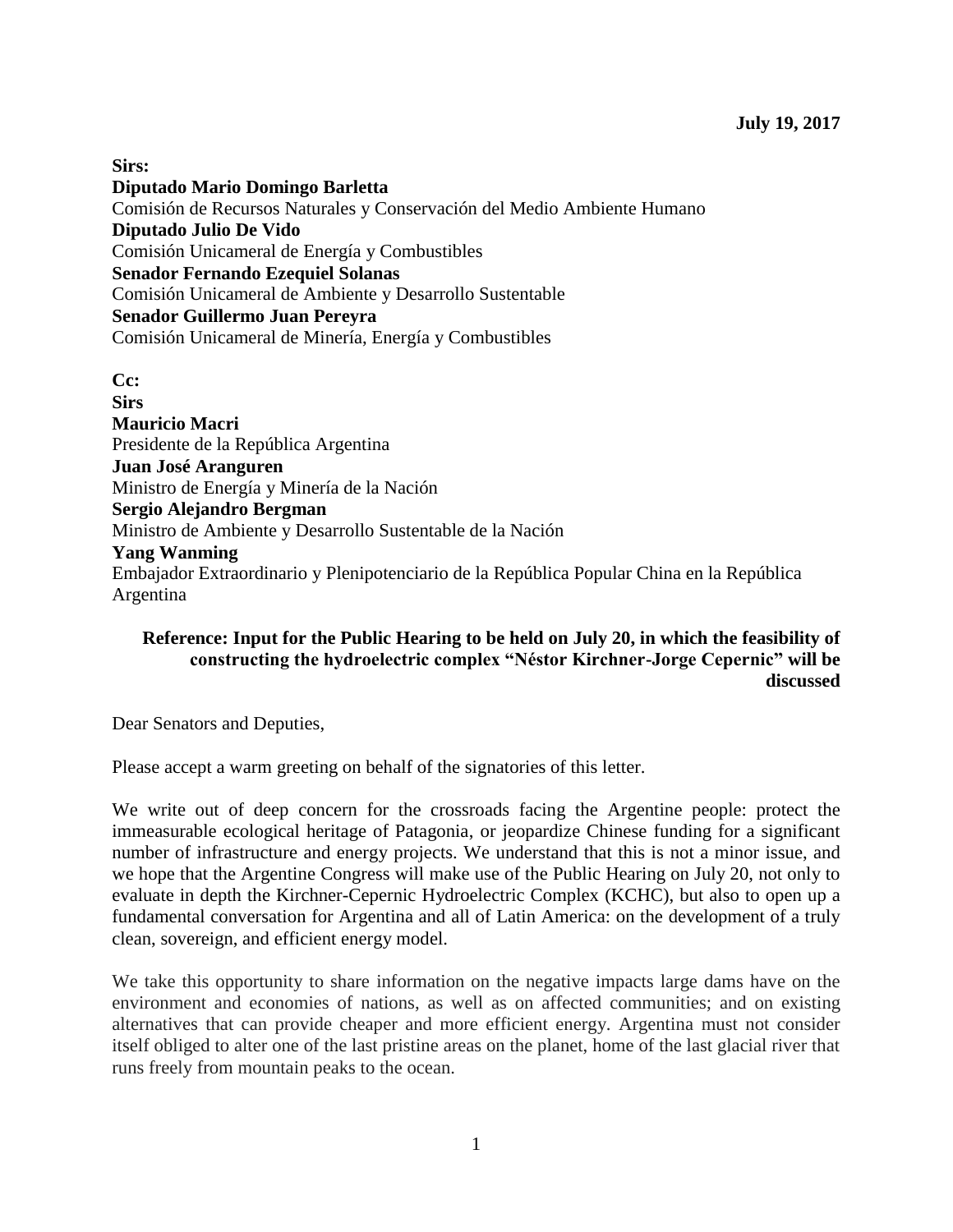There are currently many energy options that are better than hydroelectric dams. Argentina has the opportunity to be a pioneer in the development and implementation of these renewable energy technologies.<sup>1</sup> Worldwide clean energy trends demonstrate this: in 2015, the world added 63 GW of wind energy and 47 GW of solar energy, compared to just 22 GW of energy from large hydropower plants.<sup>2</sup> In some parts of the world, large dams are being dismantled in recognition that their costs outweigh their benefits;<sup>3</sup> and in others, private companies are discarding large dam projects because they are no longer viable or profitable.<sup>4</sup> Furthermore, the United States of America has decided, as a national policy, to oppose any loan, donation, strategy, or policy to support the construction of any large hydroelectric dam.<sup>5</sup>

Wind and solar energy are now economically competitive, faster to build and operate, and less vulnerable to a changing climate. In addition, the falling prices of battery storage, accompanied by innovations in smart grid technology, offers ways to resolve the problem of intermittent renewables without the need to construct new large dams.

Large hydropower dams are an obsolete technology. They are highly vulnerable to climate change (they can be paralyzed by droughts and may become dangerous in extreme weather events); worsen climate change by destroying carbon sinks and emitting gases from their reservoirs; harm biodiversity and local communities; cost a fortune; and take too long to become operational. Furthermore, the continued promotion of large dams by construction companies—as in the current case linked to Chinese funding—delays the implementation of available and necessary solutions towards the energy transition that our planet needs.

In the annex (attached), you will find scientific studies supporting the following arguments:

1. **Large dams are extremely costly to build and take far too long to become operational.** A recent study by Oxford University analyzed hundreds of dams across the world and concluded that, "Even without accounting for the negative social and environmental impacts, the actual costs of large dams are too high to generate positive returns." The study showed that budget estimates for building large dams are systematically lower than actual costs, and that, on average, dams end up costing twice as much as estimated. <sup>6</sup> Moreover, the study found that most large dams take longer to become operational than initially planned,<sup>7</sup> and their life span averages just 50 years. <sup>8</sup> Considering these costs, it's clear that large dams

<sup>1</sup> Argentina has exceptional wind power potential and could become the regional leader in this technology. About 60% of the Argentine territory has winds of 6 m/s and in several areas of Patagonia the speeds exceed 9 m/s. (5 m/s is considered sufficient to obtain positive investment returns). [Renewable energy in Latin America: Argentina.](http://www.nortonrosefulbright.com/knowledge/publications/134763/renewable-energy-in-latin-america-argentina) Norton Rose Fulbright, 2016.

<sup>&</sup>lt;sup>2</sup> [Renewable Capacity Statistics.](http://www.irena.org/DocumentDownloads/Publications/IRENA_RE_Capacity_Statistics_2016.pdf) International Renewable Energy Agency, 2016.

<sup>&</sup>lt;sup>3</sup> [Dam removal and anadromous salmonid \(Oncorhynchus spp.\) conservation in California.](https://watershed.ucdavis.edu/files/biblio/art%253A10.1007%252Fs11160-014-9359-5.pdf) Quiñones et al, 2014.

<sup>&</sup>lt;sup>4</sup> [DRP News Bulletin 10 July 2017 \(Private Companies Exit Unviable Large Hydro](https://sandrp.wordpress.com/2017/07/10/drp-news-bulletin-10-july-2017-private-companies-exit-unviable-large-hydro-projects/) Projects). South Asia Network on Dams, Rivers and People, 2017.

<sup>5</sup> [Consolidated Appropriations Act.](http://docs.house.gov/billsthisweek/20140113/CPRT-113-HPRT-RU00-h3547-hamdt2samdt_xml.pdf) United States of America 2014.

<sup>&</sup>lt;sup>6</sup> [Should We Build More Large Dams? The Actual Costs of Hydropower Megaproject Development.](https://papers.ssrn.com/sol3/papers.cfm?abstract_id=2406852) Ansar et al, 2014.<br><sup>7</sup> Ibid.

<sup>&</sup>lt;sup>8</sup> [Dam Removal Success Stories.](https://www.michigan.gov/documents/dnr/damsuccess_513764_7.pdf) Friends of the Earth, 1999.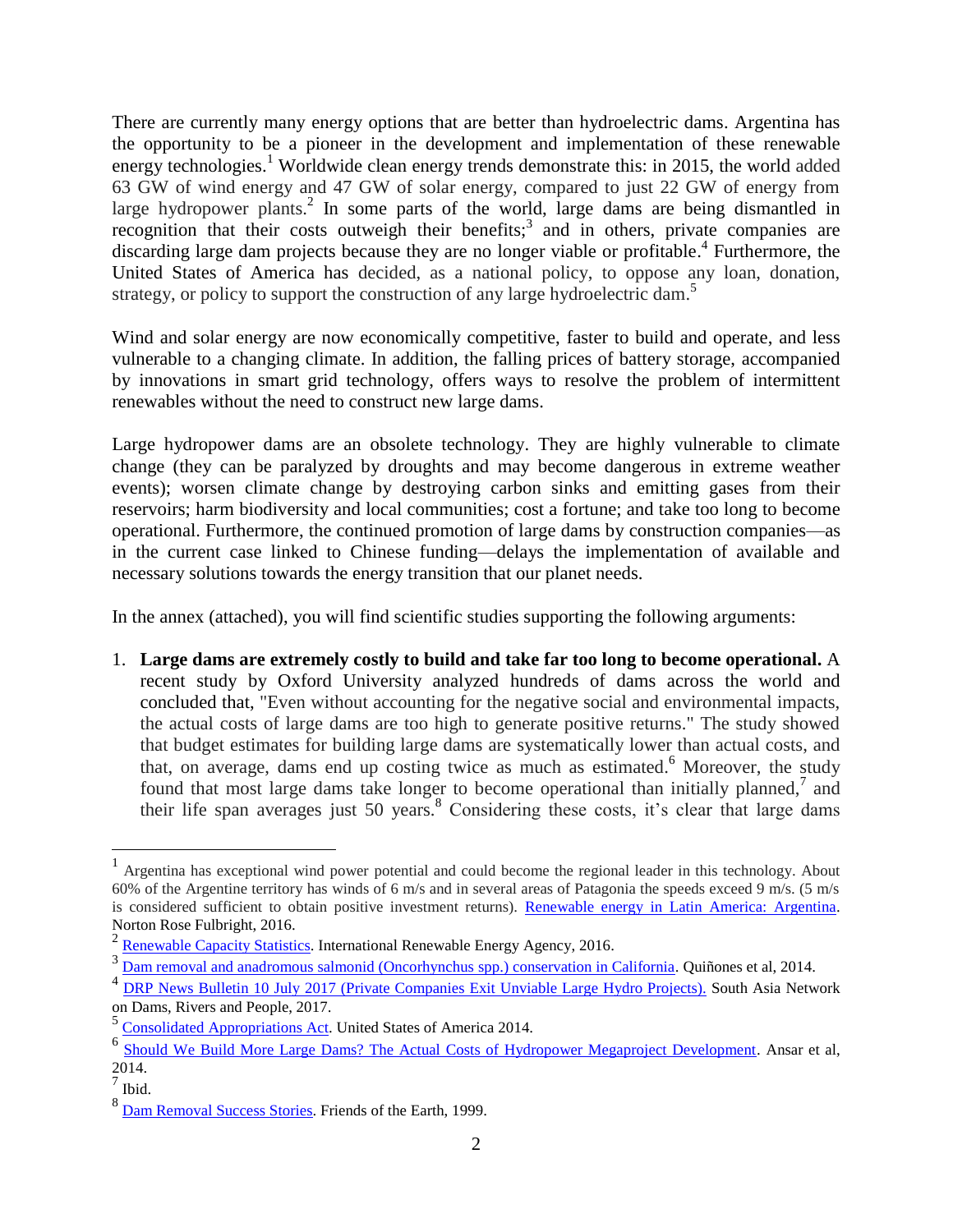increase public debt and intensify economic crises.<sup>9</sup> Therefore, large dams are the wrong technology to address the urgent energy crises facing our countries. The KCHC project does not consider the high voltage power line that would be needed to transfer the energy, which would increase foreseen costs.

2. **Large dams can gravely affect local communities.** The socio-environmental impacts of dams often result in serious human rights violations. Time and time again, communities bordering large dams are impoverished, as opposed to benefited, by such projects.<sup>10</sup> In addition to forced displacement and the criminalization of opponents, dams destroy valuable ecosystems, leading to health risks, the loss of work and food systems, the loss of traditional livelihoods, and damage to the ancestral land of indigenous peoples. As a result, communities become less resilient to climate change, are impoverished, and lose fundamental social networks, deeply altering their livelihoods and cultures.<sup>11</sup> In fact, by the year 2000, dams around the world had forcefully displaced between 40 and 80 million people.<sup>12</sup> It is estimated that, in total, they have negatively affected roughly 472 million people living downstream.<sup>13</sup> These damages have disproportionately fallen on indigenous peoples,<sup>14</sup> a harm that is all the more serious considering their close relationship with their land and natural resources.<sup>15</sup>

3. **Large hydroelectric dams can be dangerous.** Extreme weather events related to climate change, such as increased rainfall, can cause dams to fail, endangering the lives and property of people downstream. <sup>16</sup> The recent crisis in Oroville, California, demonstrates how dangerous this can be. $^{17}$ 

4. **Large dams harm biodiversity.** By flooding land, cutting off migration routes, reducing river flows, and changing the nature of estuaries, dams are causing irreversible damage to ecosystems and the species that depend on them. The KCHC, for example, would put at risk of extinction the *Macá Tobiano*, an endemic bird categorized as "in danger of global extinction" by to the International Union for Conservation of Nature.<sup>18</sup> In fact, large dams are

<sup>&</sup>lt;sup>9</sup> [Should We Build More Large Dams? The Actual Costs of Hydropower Megaproject Development.](https://papers.ssrn.com/sol3/papers.cfm?abstract_id=2406852) Ansar et al, 2014.

<sup>&</sup>lt;sup>10</sup> [Dams and Development. A new framework for decision-making.](https://www.internationalrivers.org/sites/default/files/attached-files/world_commission_on_dams_final_report.pdf) World Commission on Dams, 2000.

<sup>11</sup> [Grandes Represas en América: ¿Peor el remedio que la enfermedad?](http://www.aida-americas.org/sites/default/files/InformeAIDA_GrandesRepreseas_BajaRes.pdf) Interamerican Association for the Defense of the Environment, 2009.

<sup>&</sup>lt;sup>12</sup> [Dams and Development. A new framework for decision-making.](https://www.internationalrivers.org/sites/default/files/attached-files/world_commission_on_dams_final_report.pdf) World Commission on Dams, 2000.

<sup>&</sup>lt;sup>13</sup> [The World Commission on Dams + 10: Revisiting the Large Dam Controversy.](http://www.water-alternatives.org/index.php/volume3/v3issue2/79-a3-2-2/file) Moore et al, 2010.

<sup>&</sup>lt;sup>14</sup> [Dams and Development. A new framework for decision-making.](https://www.internationalrivers.org/sites/default/files/attached-files/world_commission_on_dams_final_report.pdf) World Commission on Dams, 2000.

<sup>15</sup> [Caso Comunidad Indígena Yakye Axa Vs. Paraguay.](http://www.corteidh.or.cr/docs/casos/articulos/seriec_125_esp.pdf) Inter American Court of Human Rights, 2005.

<sup>&</sup>lt;sup>16</sup> There have been multiple dam disasters linked to extreme weather events, such as the Ukai dam in India; Yaciretá in Argentina; Baixo Iguazú in Brazil; San Francisco and South Fork in the United States; and Malpasset in France, among others.

 $17$  A fault in the spillway of the dam, aggravated by high precipitation, led to the evacuation of 200,000 residents living downstream of the dam. [Evacuations ordered over concerns at California dam system.](http://edition.cnn.com/2017/02/12/us/california-oroville-dam-failure/index.html) Noticia CNN, 2017.

<sup>&</sup>lt;sup>18</sup> The Environmental Impact Study itself highlights that the Toba Macá is already in the "threatened" category, which is prior to the irreversible category of global extinction. It also notes that the current information available is not sufficient to "make informed decisions about the conservation and the specific risks that the Toba Macá will face after the construction of the dams." Estudio de impacto ambiental de los aprovechamientos hidroeléctricos del río [Santa Cruz presidente Dr. Néstor Carlos Kirchner y gobernador Jorge Cepernic.](https://www.minem.gob.ar/prensa/26446/estudio-de-impacto-ambiental-de-los-aprovechamientos-hidroelectricos-del-rio-santa-cruz-presidente-dr-nestor-carlos-kirchner-y-gobernador-jorge-cepernic.html) 2017.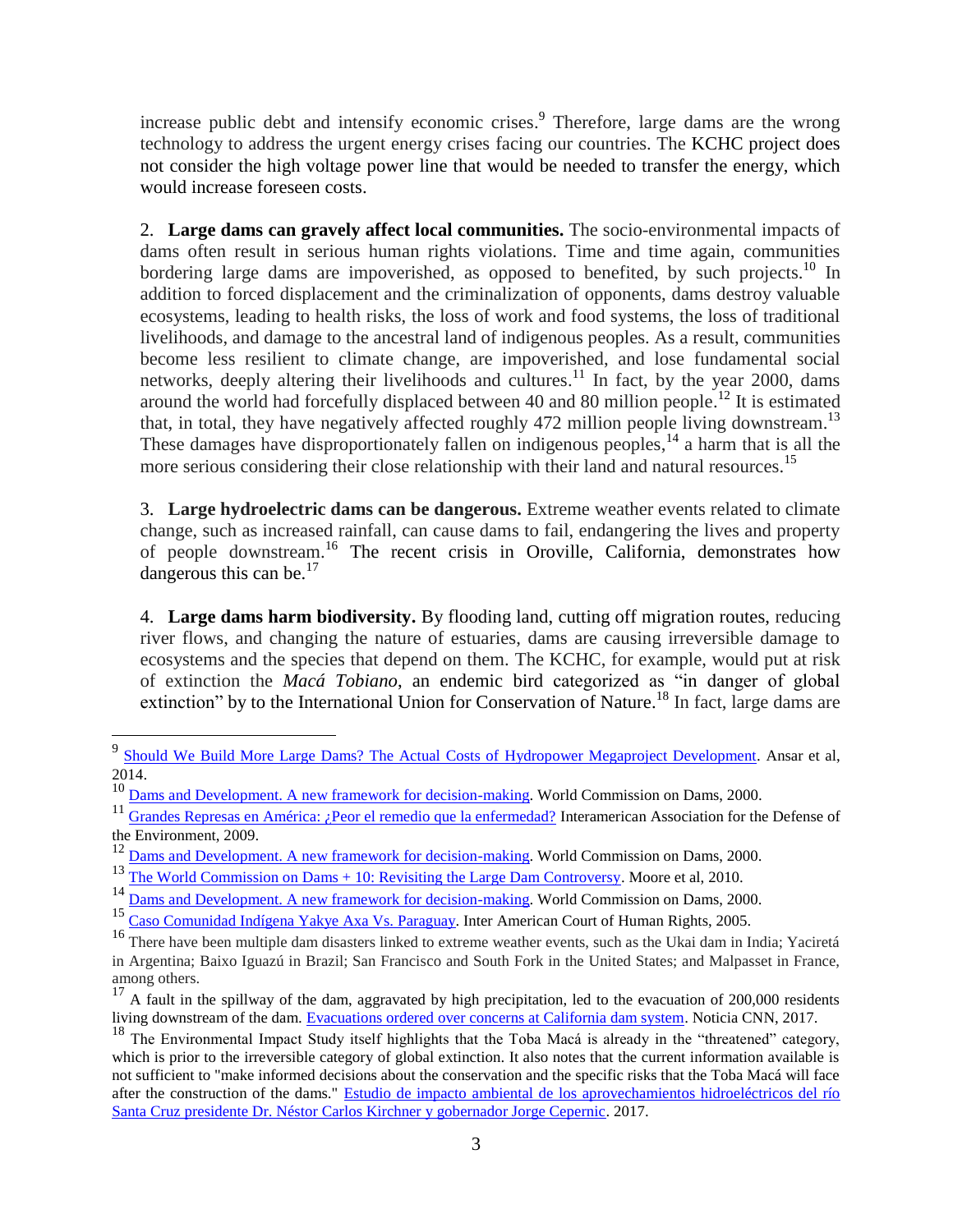the main cause of the degradation of aquatic and surrounding ecosystems.<sup>19</sup> At least 20 percent of the fish that inhabit these watersheds have disappeared or are in danger of doing so,<sup>20</sup> largely because of the dams.<sup>21</sup> Meanwhile, studies on the feasibility of the dams lack reliable information on the impact the dams and their reservoirs could have on nearby glaciers, including the Perito Moreno glaciar, a declared World Heritage Site By UNESCO.<sup>22</sup> All these impacts impair, at the same time, the ability of communities to adapt to a changing climate.

- 5. **Large hydroelectric dams are highly vulnerable to climate change.** Large dams are not flexible enough to withstand the changing climate of today's world. They have always been designed on the assumption that future river flow patterns will reflect those of the past, but this is no longer true. On one hand, extreme precipitation increases the siltation of dams, reducing their useful life and increasing the risk of dam failures and catastrophic floods. On the other hand, increasingly frequent droughts render them inefficient: many dams throughout the world are already losing efficiency, and this will only get worse as climate change intensifies.
- 6. **Large dams contribute to climate change:** A recent scientific study from the University of Waterloo and the Free University of Brussels warned that dam reservoirs are having significant impacts on the carbon cycle and the global climate system that, until now, have been unaccounted for.<sup>23</sup> In fact, reservoirs from large dams emit significant quantities of greenhouse gases, particularly methane, which is 30 times more potent than  $CO_2$ <sup>24</sup>. A recent study from researchers at the University of Washington confirmed that methane emissions from large dams are much greater than previously thought, representing 1.3% of all manmade climate emissions—more than all of the emissions from Canada.<sup>25</sup> At the same time, the construction of large dams destroys carbon sinks, such as forests and rivers, which sequester carbon from the atmosphere. In reality, hydroelectric dams actually aggravate climate change, despite common portrayals of dams as green energy.

Finally, it's important to take into account how the Chinese government has pushed for the rapid resumption of the KCHC, under circumstances in which the Supreme Court of Argentina had suspended work. This pressure was recorded in the minute of the Meeting of the 3° China-Argentina Dialogue for Cooperation and Economic Coordination, which took place this past Abril. During the meeting, the Chinese side "firmly demanded" Argentina complete the environmental impact assessment of the KCHC and resume the project.<sup>26</sup> The aforementioned decision of the Supreme Court of Justice on December 21, 2016 ruled that the Executive Branch had not complied with the obligations imposed by the Law on Environmental Impact of

<sup>&</sup>lt;sup>19</sup> [Dams and Development. A new framework for decision-making.](https://www.internationalrivers.org/sites/default/files/attached-files/world_commission_on_dams_final_report.pdf) World Commission on Dams, 2000.

<sup>20</sup> [Watersheds of the world: ecological value and vulnerability.](http://www.wri.org/publication/watersheds-world) World Resource Institute, 2003.

<sup>21</sup> [Extinction debt on reservoir land-bridge islands.](http://www.sciencedirect.com/science/article/pii/S0006320716301732?via%3Dihub) Jones et al, 2016.

<sup>22</sup> [Parque Nacional Los Glaciares.](http://whc.unesco.org/en/list/145) UNESCO sites.

<sup>23</sup> Global [perturbation of organic carbon cycling by river damming.](https://www.nature.com/articles/ncomms15347) Maavara et al, 2017.

<sup>24</sup> [A more potent greenhouse gas than carbon dioxide, methane emissions will leap as Earth warms.](https://www.sciencedaily.com/releases/2014/03/140327111724.htm) Princeton University, 2014.

<sup>&</sup>lt;sup>25</sup> [Greenhouse Gas Emissions from Reservoir Water Surfaces: A New Global Synthesis.](https://academic.oup.com/bioscience/article/66/11/949/2754271/Greenhouse-Gas-Emissions-from-Reservoir-Water) Deemer et al, 2016.

<sup>&</sup>lt;sup>26</sup> [Minute of the Meeting of the 3° China-Argentina Dialogue for Cooperation and Economic Coordination](https://www.boletinoficial.gob.ar/#!DetalleNorma/163499/20170512) 2017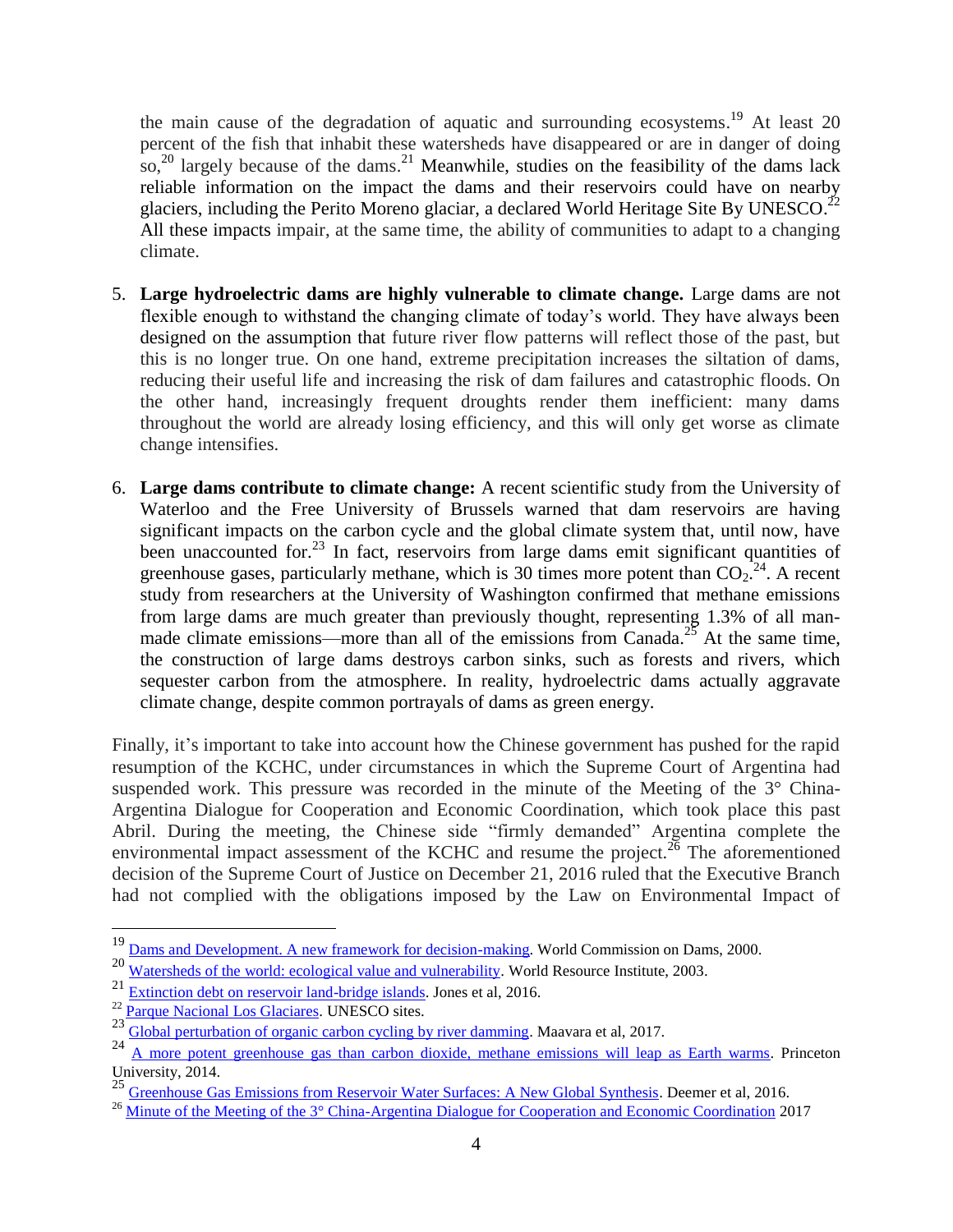Hydraulic Works and suspended the construction of the dams until the proper and independent approval of the environmental impact assessment and the holding of a public hearing in the National Congress.<sup>27</sup> With this in mind, we hope that the Argentine legislative and judicial power can evaluate the suitability of this project with independence, sovereignty and responsibility.

We remain at your disposal for any doubts or questions you may have. We have the confidence that the Argentine Congress will act responsibly, not only to protect the interests of the Argentine people, but also those of our shared planet.

Cordially,

- 1. Abogadas y Abogados para la Justicia y los Derechos Humanos, México
- 2. Acuíferos Vivos, España
- 3. Alianza Internacional de Habitantes, México
- 4. Alvento S.A., Argentina
- 5. Asamblea de Vecinos Autoconvocados por el No la mina Esquel, Argentina
- 6. Asamblea la voz de la Mujer, Argentina
- 7. Asamblea Veracruzana de Iniciativa y Defensa Ambiental, México
- 8. Asociación ACIMA, España
- 9. Asociación Ambiente y Sociedad, Colombia
- 10. Asociación Argentina de Abogados Ambientalistas, Argentina
- 11. Asociación Geográfica Ambiental, España
- 12. Asociación Guayllabamba Waterkeeper, Ecuador
- 13. Asociación Interamericana para la Defensa del Ambiente (AIDA), regional
- 14. Asociación Manekenk, Argentina
- 15. Asociación Naturalista de Aragón, España
- 16. Asociación para la Justicia Ambiental, España
- 17. Asociación para la Promoción y el Desarrollo de la Comunidad "CEIBA", Guatemala
- 18. Asociación Vecinal Fuente de la Reja, España
- 19. Aves Argentinas, Argentina
- 20. Aves y Conservación, Ecuador
- 21. Bestias del Sur Salvaje, Chile
- 22. Bios Iguana A.C., México
- 23. BirdLife International, Ecuador
- 24. Center for International Environmental Law (CIEL), Estados Unidos
- 25. Centro de Derechos Económicos y Sociales, Ecuador
- 26. Centro de Documentación en Derechos Humanos "Segundo Montes Mozo S.J.", Ecuador
- 27. Centro de Ecología Política, Estados Unidos
- 28. Centro Ecologista Renacer, Argentina
- 29. Club Náutico Escualo, Chile

<sup>&</sup>lt;sup>27</sup> [Fallo de la Corte Suprema de Justicia](http://www.cij.gov.ar/nota-24415-La-Corte-Suprema--por-unanimidad--suspendi--provisoriamente-las-obras-de-las-represas--Kirchner--y--Cepernic--en-Santa-Cruz.html). 2016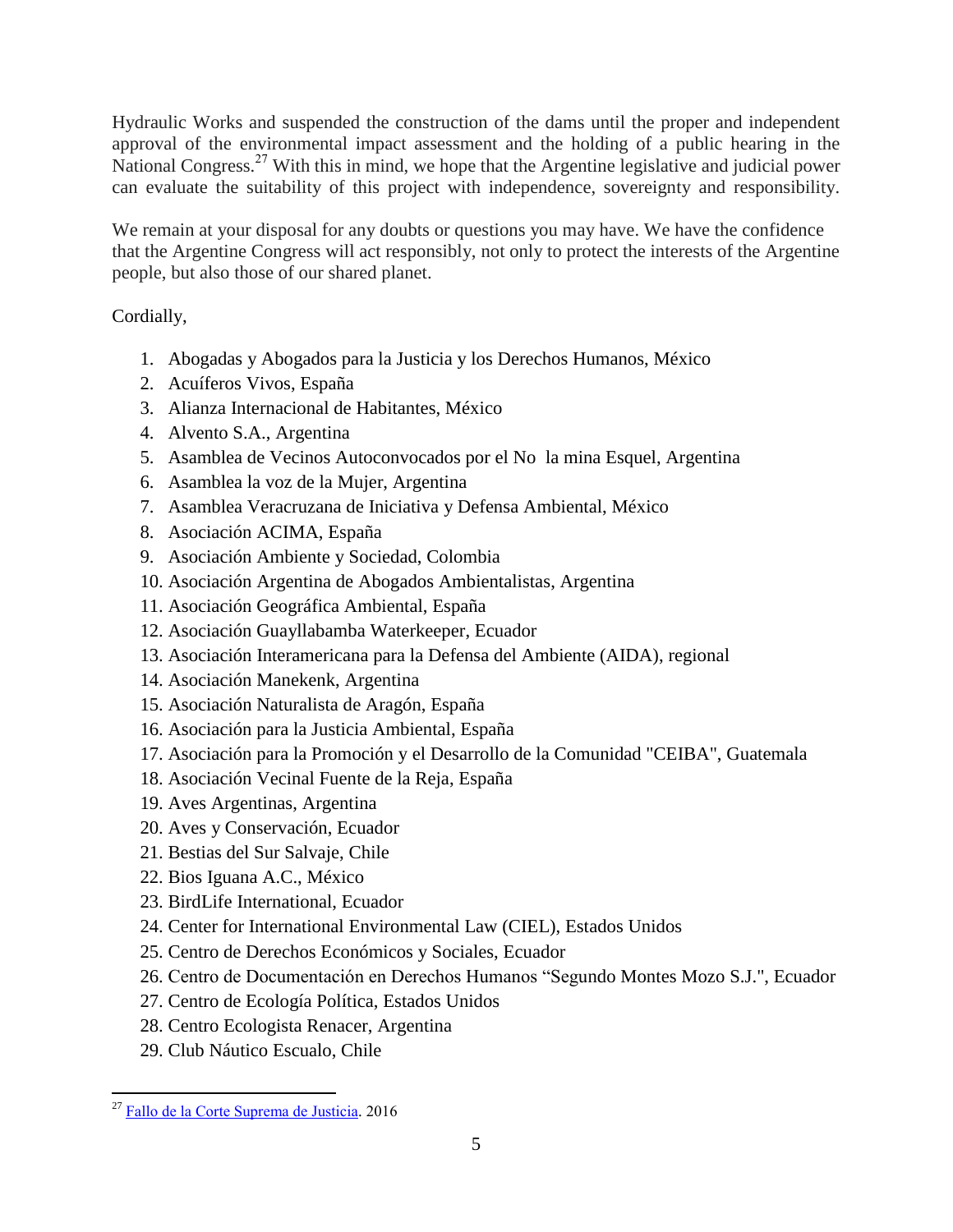- 30. COAGRET, España
- 31. Codeff, Chile
- 32. Colectivo Voces Ecológicas COVEC, Panamá
- 33. Coletivo de Mulheres de Altamira, Brasil
- 34. Collectif Camerounais des Organisations des Droits de l'Homme et de la Démocratie (COCODHD), Camerún
- 35. Comisión Justicia y Paz AYSEN, Chile
- 36. Consejo de Pueblos Wuxhtaj , Guatemala
- 37. COOPERACCION, Perú
- 38. Coordinadora Ciudadana Ríos del Maipo, Chile
- 39. Corporación Privada para el Desarrollo de Aysén, Chile
- 40. Costa Rica Íntegra, Costa Rica
- 41. Ecoa, Brasil
- 42. Ecocide El Rio De Aguas, España
- 43. Ecodecision, Ecuador
- 44. Ecologistas en Acción Andalucía, España
- 45. El Paraná NO se toca, Argentina
- 46. Elephants Helpers Argentina , Argentina
- 47. Ética en los Bosques, Chile
- 48. Foro Ciudadano de Participación por la Justicia y los Derechos Humanos, Argentina
- 49. Fórum Mudanças Climáticas e Justiça Social, Brasil
- 50. Frente por uma Nova Politica Energética no Brasil, Brasil
- 51. Friends of the Earth US, Estados Unidos
- 52. Fundación Ambiente y Recursos Naturales, Argentina
- 53. Fundación Biodiversidad Argentina, Argentina
- 54. Fundación Futaleufú Riverkeeper, Chile
- 55. Fundación Hualo, Chile
- 56. Fundación M´Biguá, Ciudadanía y Justicia Ambiental, Argentina
- 57. Fundación para el Desarrollo de Políticas Sustentables (FUNDEPS), Argentina
- 58. Fundación para la Protección del Mar PROMAR, Panamá
- 59. Fundación TIAM, Ecuador
- 60. Fundación Vida Silvestre Argentina, Argentina
- 61. Fundar, Centro de Análisis e Investigación, México
- 62. GAEA Abogados, Panamá
- 63. Greenpeace, Brasil
- 64. Grupo Ambientalista de Tres Arroyos, Argentina
- 65. Grupo de Pesquisa CNPq Sociedades, Ambiente e Ação Pública, Brasil
- 66. Grupo Jaragua, República Dominicana
- 67. Iniciativa para las Inversiones Sustentables China-América Latina (IISCAL), Internacional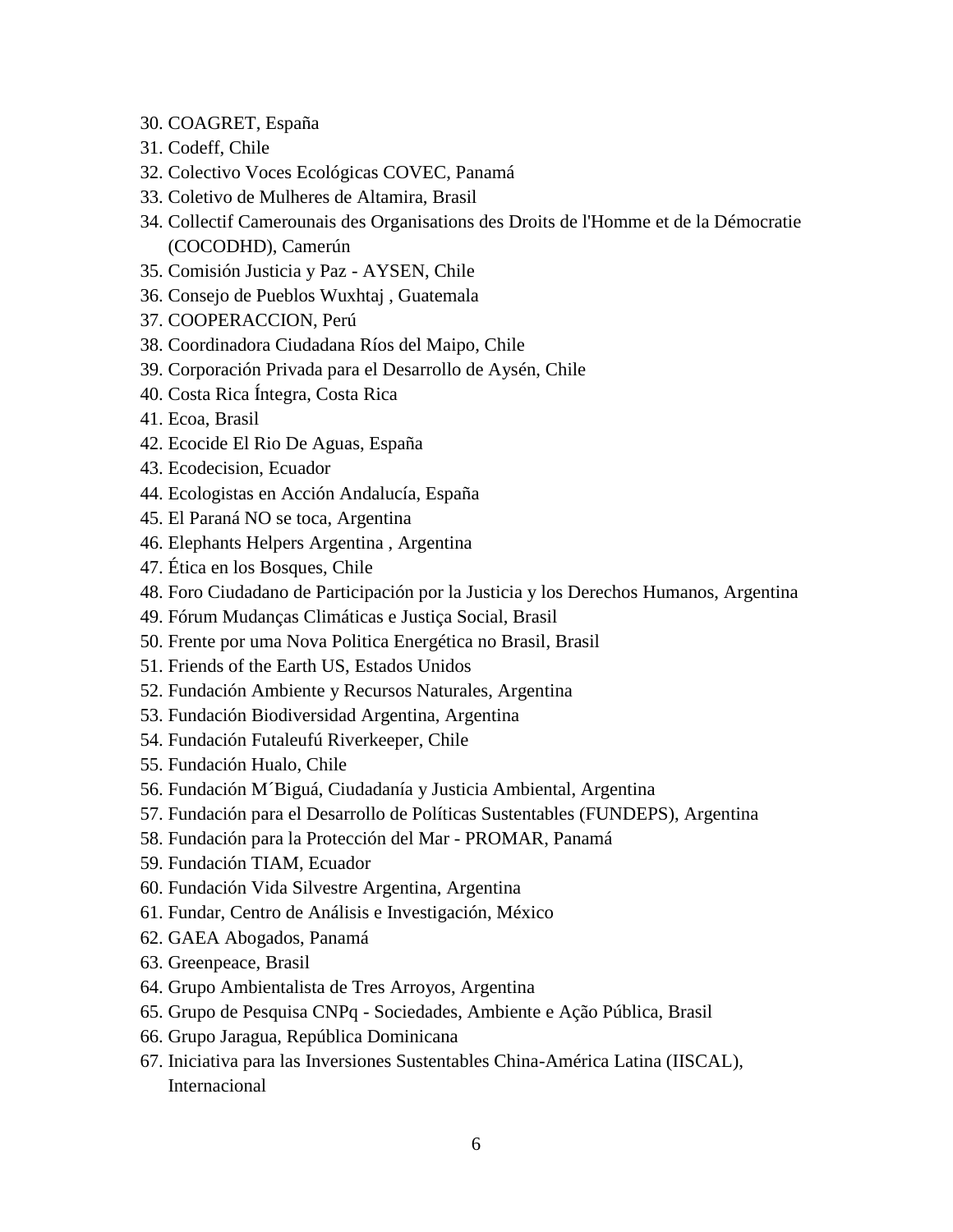- 68. Instituto de Abogados para la Protección del Medio Ambiente (INSAPROMA), República Dominicana
- 69. Instituto Nacional de Antropología y Pensamiento Latinoamericano, Argentina
- 70. Instituto Socioambiental, Brasil
- 71. International Rivers, Internacional
- 72. Maule Itata Coastkeeper, Chile
- 73. Movimento Negro de Altamira, Brasil
- 74. Movimento Xingu Vivo Para sempre, Brasil
- 75. Movimento Xingu Vivo, Brasil
- 76. Movimiento social en defensa del río Ñuble, Ñuble Libre!, Chile
- 77. NABU Lingenfeld, Alemania
- 78. Patagon Journal, Chile
- 79. Plataforma contra la especulación urbanística y ambiental de Candeleda, España
- 80. Plataforma Interamericana de Derechos Humanos, Democracia y Desarrollo, Ecuador
- 81. Pobladores AC, México
- 82. Projeto Saude e Alegria Amazonia, Brasil
- 83. Pronatura Veracruz A.C, Mexico
- 84. REPAM, Ecuador
- 85. Río Vida, Argentina
- 86. SEO Birdlife, España
- 87. Sociedad Andaluza de Entomología, España
- 88. Sociedad Audubon de Panamá, Panamá
- 89. Sociedad de Amigos de Sorbas, España
- 90. Taller Ecologista, Argentina
- 91. Todos los 25 hasta que se vaya Monsanto, Argentina
- 92. URBIZI (Adscrita a la Fundación por una Nueva Cultura del Agua), España
- 93. Urku Estudios Amazónicos , Perú
- 94. WWF España, España
- 95. WWF, Directorio Internacional
- 96. WWF-Brasil, Brasil